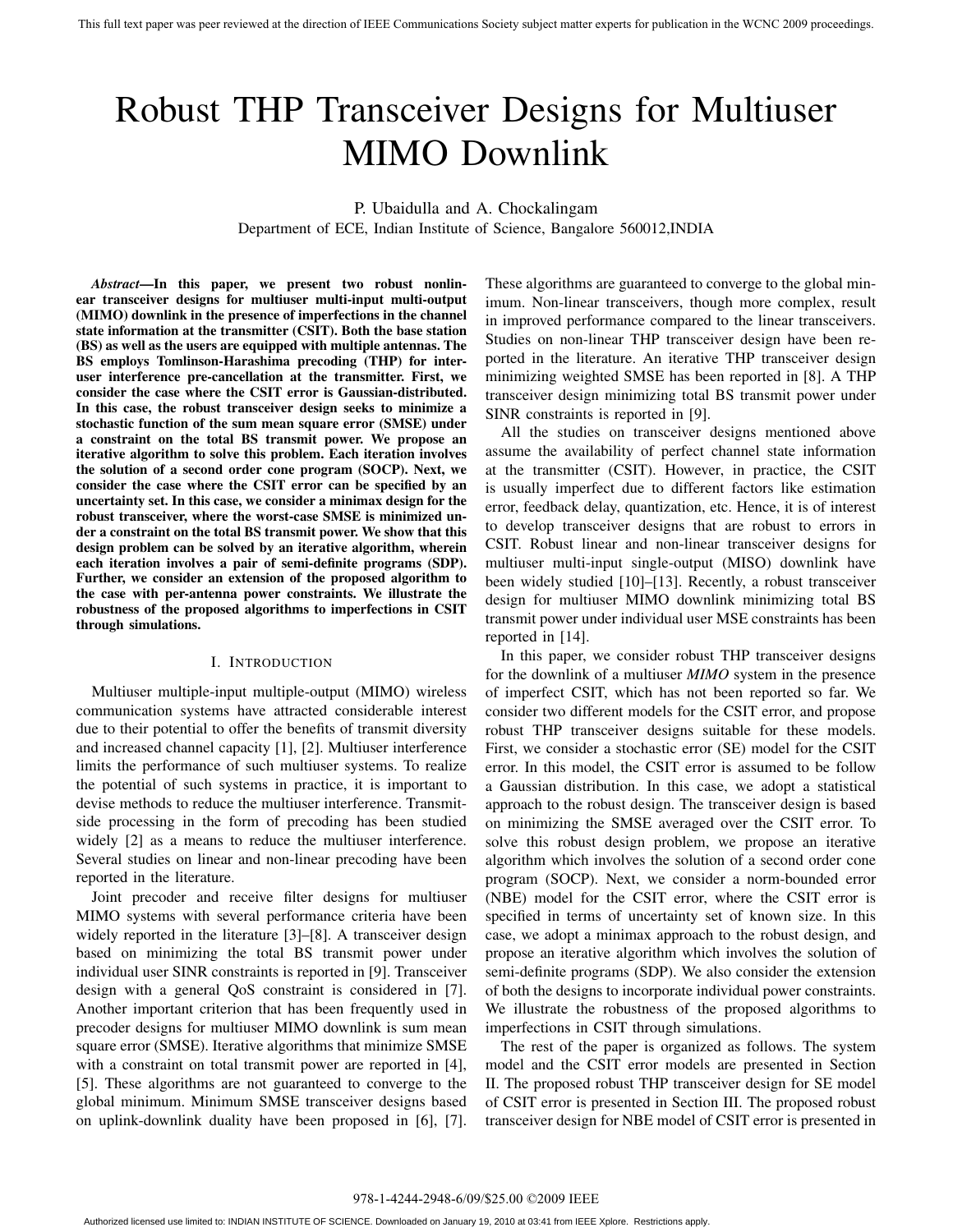

Fig. 1. Multiuser MIMO downlink system model with Tomlinson-Harashima Precoding.

Section IV. Simulation results and comparisons are presented in Section V. Conclusions are presented in Section VI.

## II. SYSTEM MODEL

We consider a multiuser MIMO downlink, where a base station (BS) communicates with  $M$  users on the downlink. The BS employs Tomlinson-Harashima precoding (THP) for inter-user interference pre-cancellation. The BS employs  $N_t$ transmit antennas and the kth user is equipped with  $N_{r_k}$ receive antennas,  $1 \leq k \leq M$ . Let  $\mathbf{u}_k$  denote<sup>1</sup> the  $L_k \times 1$  data symbol vector for the kth user, where  $L_k$ ,  $k = 1, 2, \dots, M$ , is the number of data streams for the kth user. Stacking the data vectors for all the users, we get the global data vector  $\mathbf{u} = [\mathbf{u}_1^T, \cdots, \mathbf{u}_M^T]^T$ . The output of the kth modulo operator is denoted by  $\mathbf{v}_1$ . Let  $\mathbf{B}_1 \in \mathbb{C}^{N_t \times L_k}$  represent the operator is denoted by  $\mathbf{v}_k$ . Let  $\mathbf{B}_k \in \mathbb{C}^{N_t \times L_k}$  represent the precoding matrix for the kth user. The global precoding matrix  $\mathbf{B} = [\mathbf{B}_1, \mathbf{B}_2, \cdots, \mathbf{B}_M]$ . The transmit vector is given by

$$
\mathbf{x} = \mathbf{B}\mathbf{v}, \tag{1}
$$

where  $\mathbf{v} = [\mathbf{v}_1^T, \cdots, \mathbf{v}_M^T]^T$ . The feedback filters

$$
\mathbf{G}_k = \begin{bmatrix} \mathbf{G}_{k,1} \cdots \mathbf{G}_{k,k-1} & \mathbf{0}_{L_k \times \sum_{j=k}^M L_j} \end{bmatrix}, \quad 1 \le k \le M,
$$
\n(2)

where  $\mathbf{G}_{kj} \in \mathbb{C}^{L_k \times L_j}$ , perform the interference presubtraction. We consider only inter-user interference presubtraction. The vectors  $\mathbf{u}_k$  and  $\mathbf{v}_k$  are related as

$$
\mathbf{v}_k = \left(\mathbf{u}_k - \sum_{j=1}^{k-1} \mathbf{G}_{k,j} \mathbf{v}_j\right) \mod a,\tag{3}
$$

where the constant  $a$  depends on the constellation. The  $k$ th component of the transmit vector **x** is transmitted from the

1Vectors are denoted by boldface lowercase letters, and matrices are denoted by boldface uppercase letters.  $[.]^T, [.]^H,$  and  $[.]^{\dagger}$ , denote transpose, Hermitian, and pseudo-inverse operations, respectively.  $[\mathbf{A}]_{ij}$  denotes the element on the ith row and jth column of the matrix  $A$ . vec(.) operator stacks the columns of the input matrix into one column-vector.  $\|\cdot\|_F$  denotes the Frobenius norm, and  $\mathbb{E}\{\cdot\}$  denotes expectation operator.  $\mathbf{A} \succeq \mathbf{B}$  implies  $\mathbf{A} - \mathbf{B}$  is positive semi-definite.

kth transmit antenna. Let  $H_k$  denote the  $N_{r_k} \times N_t$  channel matrix of the kth user. The overall channel matrix is given by

$$
\mathbf{H} = \begin{bmatrix} \mathbf{H}_1^T & \mathbf{H}_2^T \cdots \mathbf{H}_M^T \end{bmatrix}^T.
$$
 (4)

The entries of the channel matrices are assumed to be zeromean, unit-variance complex Gaussian random variables. The received signal vectors are given by

$$
\mathbf{y}_k = \mathbf{H}_k \mathbf{B} \mathbf{v} + \mathbf{n}_k, \quad 1 \le k \le M. \tag{5}
$$

The kth user estimates its data vector as

$$
\begin{array}{rcl}\n\widehat{\mathbf{u}}_k & = & (\mathbf{C}_k \mathbf{y}_k) \mod a \\
& = & (\mathbf{C}_k \mathbf{H}_k \mathbf{B} \mathbf{v} + \mathbf{C}_k \mathbf{n}_k) \mod a, \quad 1 \le k \le M, \text{(6)}\n\end{array}
$$

where  $C_k$  is the  $L_k \times N_{r_k}$  dimensional receive filter of the kth user, and  $\mathbf{n}_k$  is the zero-mean noise vector with  $\mathbb{E}\{\mathbf{n}_k \mathbf{n}_k^H\} = \sigma^2 \mathbf{I}$ . Stacking the estimated vectors of all users, the global  $\sigma_n^2$ **I**. Stacking the estimated vectors of all users, the global estimate vector can be written as estimate vector can be written as

$$
\widehat{\mathbf{u}} = \mathbf{CHBv} + \mathbf{Cn} \mod a, \tag{7}
$$

where **C** is a block diagonal matrix with  $\mathbf{C}_k$ ,  $1 \leq k \leq M$ <br>on the diagonal and  $\mathbf{n} = [\mathbf{n}^T, \dots, \mathbf{n}^T]^T$ . The global receive on the diagonal, and  $\mathbf{n} = [\mathbf{n}_1^T, \cdots, \mathbf{n}_M^T]^T$ . The global receiver only notice the receiver are matrix **C** has block diagonal structure as the receivers are non-cooperative. Neglecting the modulo loss, and assuming  $\mathbb{E}\{\mathbf{v}_k \mathbf{v}_k^H\} = \mathbf{I}$ , we can write MSE between the symbol vector  $\mathbf{u}_k$  and the estimate  $\hat{\mathbf{u}}_k$  at the kth user as [8]

$$
\epsilon_k = \mathbb{E}\{\|\widehat{\mathbf{u}}_k - \mathbf{u}_k\|^2\}
$$
  
=  $\text{tr}\Big[ (\mathbf{C}_k \mathbf{H}_k \mathbf{B} - \bar{\mathbf{G}}_k)(\mathbf{C}_k \mathbf{H}_k \mathbf{B} - \bar{\mathbf{G}}_k)^H + \sigma_n^2 \mathbf{C}_k \mathbf{C}_k^H \Big],$   
 $1 \le k \le M,$  (8)

where 
$$
\bar{\mathbf{G}}_k = \begin{bmatrix} \mathbf{G}_{k,1} \cdots \mathbf{G}_{k,k-1} & \mathbf{I}_{L_k, L_k} & \mathbf{0}_{L_k \times \sum_{j=k+1}^M L_j} \end{bmatrix}
$$
.

# *A. CSIT Error Models*

We consider two models for the CSIT error. In both the models, the true channel matrix of the kth user,  $H_k$ , is represented as

$$
\mathbf{H}_k = \hat{\mathbf{H}}_k + \mathbf{E}_k, \quad 1 \le k \le M,\tag{9}
$$

where  $H_k$  is the CSIT of the kth user, and  $E_k$  is the CSIT error matrix. The overall channel matrix can be written as error matrix. The overall channel matrix can be written as

$$
\mathbf{H} = \hat{\mathbf{H}} + \mathbf{E}, \tag{10}
$$

where  $\mathbf{\hat{H}} = [\mathbf{\hat{H}}_1^T \quad \mathbf{\hat{H}}_2^T \cdots \mathbf{\hat{H}}_M^T]^T$ , and  $\mathbf{E} = [\mathbf{E}_1^T \quad \mathbf{E}_2^T \cdots \mathbf{E}_M^T]^T$  $[\mathbf{E}_1^T \quad \mathbf{E}_2^T \cdots \mathbf{E}_M^T]^T.$ <br>In a stochastic e

In a stochastic error (SE) model,  $E_k$  is the estimation error matrix. The error matrix  $\mathbf{E}_k$  is assumed to be Gaussian distributed with zero mean and  $\mathbb{E}\{\mathbf{E}_k \mathbf{E}_k^H\} = \sigma_E^2 \mathbf{I}_{N_{r_k} N_{r_k}}$ . This statistical model is suitable for systems with uplink-downlink reciprocity. We use this model in Sec. III. An alternate error model is a norm-bounded error (NBE) model, where

$$
\|\mathbf{E}_k\|_F \le \delta_k, \quad 1 \le k \le M,\tag{11}
$$

or, equivalently, the true channel  $H_k$  belongs to the uncertainty set  $\mathcal{R}_k$  given by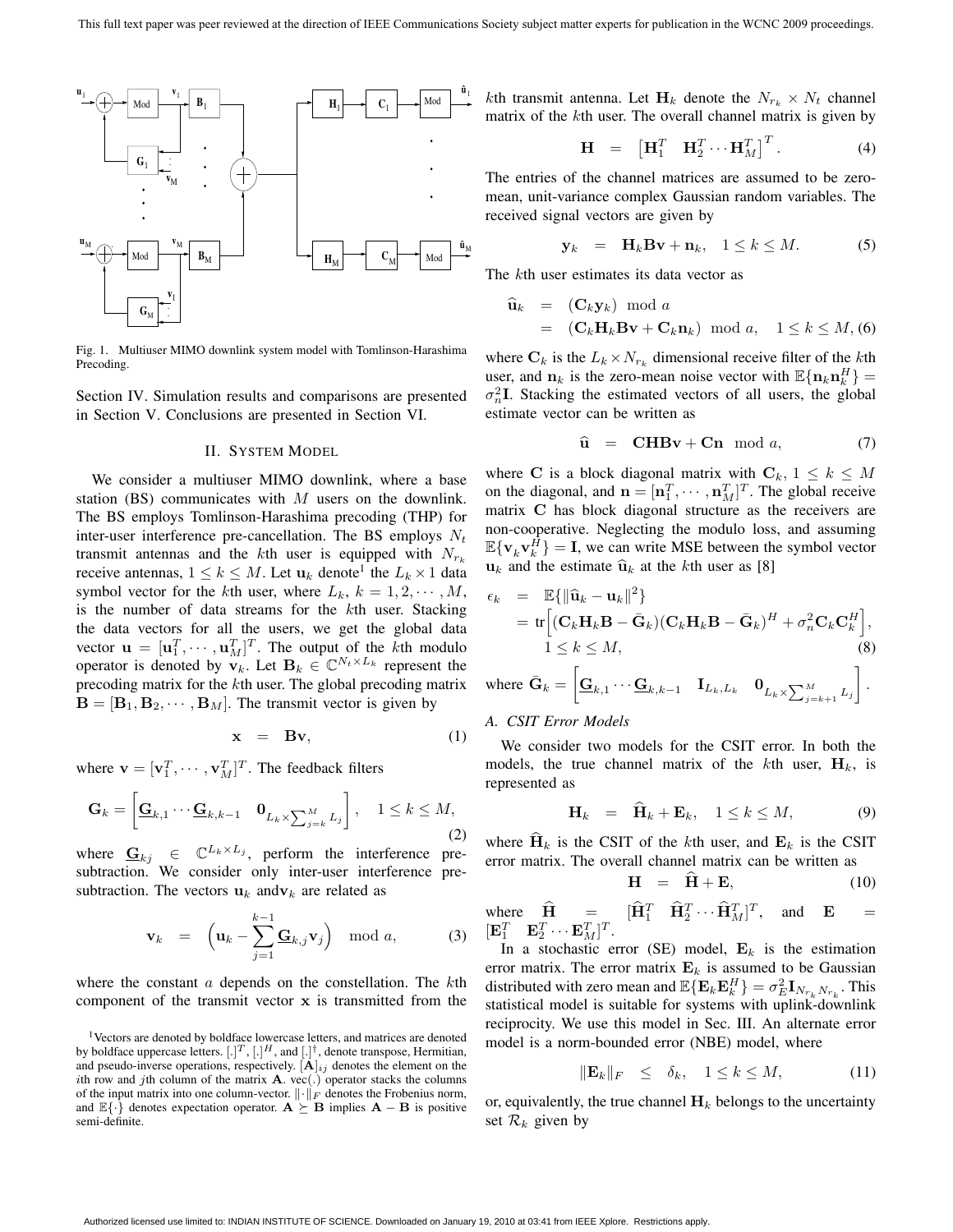$$
\mathcal{R}_k = \{ \zeta | \zeta = \widehat{\mathbf{H}}_k + \mathbf{E}_k, \|\mathbf{E}_k\|_F \le \delta_k \}, \ 1 \le k \le M, \quad (12)
$$

where  $\delta_k$  is the CSIT *uncertainty size*. This model is suitable for systems where quantization of CSIT is involved [13]. We use this model in Sec. IV.

# III. ROBUST SMSE TRANSCEIVER DESIGN

In this section, we consider the design of minimum SMSE precoder and receive filter in the presence of CSIT error, which is assumed to follow the SE model. In order to incorporate the CSIT imperfections in the transceiver design to make it robust, we consider an appropriately modified objective function for minimization. Since the distribution of CSIT is known to be Gaussian according the SE model, we consider the SMSE averaged over the CSIT in the robust design. Following this approach, the robust transceiver design problem can be written as

$$
\min_{\mathbf{B}, \mathbf{C}, \mathbf{G}} \qquad \mathbb{E}_{\mathbf{E}} \{ \text{smse} \}
$$
\n
$$
\text{subject to} \qquad \text{Tr} \left( \mathbf{B} \mathbf{B}^H \right) \le P_T, \tag{13}
$$

where  $P_T$  is the maximum total BS transmit power. Substituting  $H = H + E$  in (8), the SMSE can be written as

$$
\text{smse}(\mathbf{B}, \mathbf{C}, \mathbf{G}, \mathbf{E}) = \mathbb{E}\{\|\hat{\mathbf{u}} - \mathbf{u}\|^2\}
$$
\n
$$
= \sum_{k=1}^{M} \text{tr}\Big[ (\mathbf{C}_k(\hat{\mathbf{H}}_k + \mathbf{E}_k)\mathbf{B} - \bar{\mathbf{G}}_k)(\mathbf{C}_k(\hat{\mathbf{H}}_k + \mathbf{E}_k)\mathbf{B} - \bar{\mathbf{G}}_k)^H
$$
\n
$$
+ \sigma_n^2 \mathbf{C}_k \mathbf{C}_k^H \Big]. \tag{14}
$$

Averaging the smse over **E**, we write the new objective function as

$$
\mu(\mathbf{B}, \mathbf{C}, \mathbf{G}) = \mathbb{E}_{\mathbf{E}} \{ \text{smse} \}
$$
  
= 
$$
\sum_{k=1}^{M} tr \Big[ (\mathbf{C}_k \hat{\mathbf{H}}_k \mathbf{B} - \bar{\mathbf{G}}_k) (\mathbf{C}_k \hat{\mathbf{H}}_k \mathbf{B} - \bar{\mathbf{G}}_k)^H
$$
  
+ 
$$
(\sigma_E^2 tr(\mathbf{B} \mathbf{B}^H) + \sigma_n^2) \mathbf{C}_k \mathbf{C}_k^H \Big].
$$
 (15)

Using the new objective function  $\mu$ , the robust transceiver design problem can be written as

$$
\min_{\mathbf{b}, \mathbf{C}, \mathbf{G}} \qquad \mu(\mathbf{b}, \mathbf{C}, \mathbf{G}) \tag{16}
$$
\n
$$
\text{subject to} \qquad \|\mathbf{b}\|^2 \le P_T,
$$

where  $\mathbf{b} = \text{vec}(\mathbf{B})$ . From (15), we observe that  $\mu$  is not jointly convex in **B**, **G**, and **C**. So, we propose an iterative algorithm in order to solve the problem in (13).

#### *A. Robust Receive and Feedback Filter Design*

Here, we consider the design of the receive and feedback filters. For a given **B** and  $C_k$ , as we can see from (15), the optimum feedback filter  $\mathbf{G}_{k,j}$ ,  $1 \leq k \leq M, j < k$ , is given by

$$
\mathbf{\underline{G}}_{k,j} = \mathbf{C}_k \mathbf{H}_k \mathbf{B}_j. \tag{17}
$$

In order to compute the optimum receive filter, we differentiate (15) with respect to  $\mathbf{C}_k$  after substituting  $\mathbf{G}_{k,j}$  given in (17), and set the result to zero. We get

$$
\mathbf{B}_{k}^{H} \widehat{\mathbf{H}}_{k}^{H} = \mathbf{C}_{k} \bigg( \widehat{\mathbf{H}}_{k} \bigg( \sum_{j=k+1}^{M} \mathbf{B}_{j} \mathbf{B}_{j}^{H} \bigg) \widehat{\mathbf{H}}_{k}^{H} + (\sigma_{n}^{2} + \sigma_{\mathbf{E}}^{2} \|\mathbf{b}\|^{2}) \mathbf{I} \bigg),
$$
  
1 \le k \le M. (18)

From the above equation, we get

$$
\mathbf{C}_{k} = \mathbf{B}_{k}^{H} \mathbf{H}_{k}^{H} \left( \widehat{\mathbf{H}}_{k} \left( \sum_{j=k+1}^{M} \mathbf{B}_{j} \mathbf{B}_{j}^{H} \right) \widehat{\mathbf{H}}_{k}^{H} + \sigma_{n}^{2} \mathbf{I} + \sigma_{\mathbf{E}}^{2} \|\mathbf{b}\|^{2} \right)^{-1},
$$
  
 
$$
1 \leq k \leq M.
$$
 (19)

## *B. Robust Precoder Design*

Having described the design of the receive filter **C** and the feedback matrix **G** for a given precoder matrix **B**, we now present the design of the robust precoder for the given receive filter and feedback matrices. Towards this end, we express the robust transceiver design problem in (16) as

$$
\min_{\mathbf{b}, \mathbf{c}, \mathbf{g}} \quad \sum_{k=1}^{M} \|\mathbf{D}_k \widehat{\mathbf{h}}_k - \bar{\mathbf{g}}_k\|^2 + (\sigma_E^2 \|\mathbf{b}\|^2 + \sigma_n^2) \|\mathbf{c}_k\|^2
$$

Subject to  $\|\mathbf{b}\|^2 \leq P_T$ , (20)

where  $\mathbf{D}_k = (\mathbf{B}^T \otimes \mathbf{C}_k)$ ,  $\mathbf{\hat{h}}_k = \text{vec}(\mathbf{\hat{H}}_k)$ ,  $\mathbf{c}_k = \text{vec}(\mathbf{C}_k)$ ,  $\mathbf{\bar{e}}_k = \text{vec}(\mathbf{C}_k)$ , and  $\mathbf{h}_k = \text{vec}(\mathbf{H}_k)$ . For given **C** and **G**  $\bar{\mathbf{g}}_k = \text{vec}(\bar{\mathbf{G}}_k)$ , and  $\mathbf{h}_k = \text{vec}(\mathbf{H}_k)$ . For given **C** and **G**, the problem given above is a convex optimization problem. The robust precoder design problem, given **C** and **G**, can be written as

$$
\min_{\mathbf{b}} \qquad \sum_{k=1}^{M} \|\mathbf{D}_k \widehat{\mathbf{h}}_k - \bar{\mathbf{g}}_k\|^2 + \sigma_E^2 \|\mathbf{b}\|^2 \|\mathbf{c}_k\|^2 + \sigma_n^2 \|\mathbf{c}_k\|^2
$$
\n
$$
\text{Subject to } \qquad \|\mathbf{b}\|^2 \le P_T. \tag{21}
$$

As the last term in (21) does not affect the optimum value of **b**, we drop this term in the formulation of the precoder design problem. Dropping this term and introducing the dummy variables  $t_k, r_k, 1 \leq k \leq M$ , (21), the robust precoder design can be formulated as the following convex optimization problem:  $\overline{M}$ 

$$
\min_{\mathbf{b}, \{t_i\}_{1}^{M}, \{r_i\}_{1}^{M}} \qquad \sum_{k=1}^{M} t_k + \sigma_E \|\mathbf{c}_k\|^2 r_k^2 \tag{22}
$$

subject to 
$$
\|\mathbf{D}_k\hat{\mathbf{h}}_k - \bar{\mathbf{g}}_k\|^2 \le t_k,
$$
 (23)  

$$
\|\mathbf{b}\|^2 \le r_k,
$$
  

$$
r_k \le P_T, \ 1 \le k \le M.
$$

#### *C. Iterative Algorithm for Solving (13)*

Here, we propose an iterative algorithm for the minimization of the SMSE averaged over the CSIT error under a constraint on the total BS transmit power. At the  $(n+1)$ th iteration, the value of **B**, denoted by  $\mathbf{B}^{n+1}$ , is the solution to the following problem:

$$
\mathbf{B}^{n+1} = \operatorname*{argmin}_{\mathbf{B}: \text{Tr}(\mathbf{B}\mathbf{B}^H) \leq P_T} \mu(\mathbf{B}, \mathbf{C}^n, \mathbf{G}^n), \qquad (24)
$$

which is solved in the previous subsection. Having computed  $\mathbf{B}^{n+1}$ ,  $\mathbf{C}^{n+1}$  is the solution to the following problem: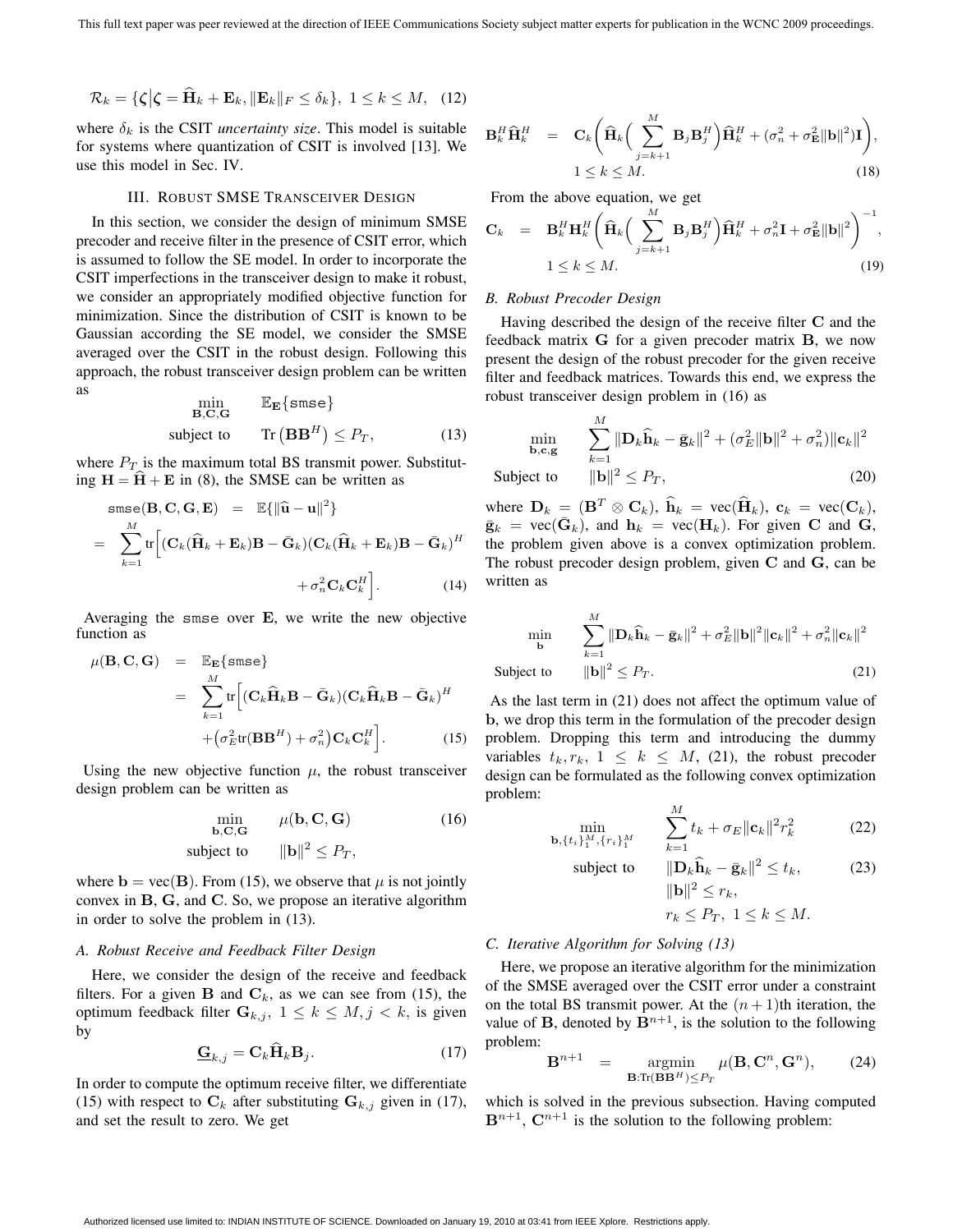$$
\mathbf{C}^{n+1} = \underset{\mathbf{C}}{\operatorname{argmin}} \mu(\mathbf{B}^{n+1}, \mathbf{C}, \mathbf{G}^n), \quad (25)
$$

and its solution is given in (19). Having computed  $\mathbf{B}^{n+1}$  and  $\mathbf{C}^{n+1}$ ,  $\mathbf{G}^{n+1}$  is the solution to the following problem:

$$
\mathbf{G}^{n+1} = \underset{\mathbf{G}}{\operatorname{argmin}} \mu(\mathbf{B}^{n+1}, \mathbf{C}^{n+1}, \mathbf{G}), \qquad (26)
$$

and its solution is given in (17). This iterative optimization over  ${B}$ ,  ${C}$ , and  ${G}$  can be repeated till convergence of the optimization variables. As the objective in (15) is monotonically decreasing after each iteration and is lower bounded, convergence is guaranteed. The iteration is terminated when the norm of the difference in the results of consecutive iterations are below a threshold or when the maximum number of iterations is reached. We note that proposed algorithm is not guaranteed to converge to the global minimum.

# IV. PROPOSED ROBUST TRANSCEIVER DESIGN WITH NBE MODEL

In this section, we consider the robust transceiver design when the CSIT follows the NBE model. In this case, we consider a minimax design, wherein the robust transceiver design seeks to minimize the worst case SMSE under a total BS transmit power constraint. This problem can be written as

$$
\min_{\mathbf{B},\mathbf{C},\mathbf{G}} \max_{\mathbf{E}_k: \|\mathbf{E}_k\| \le \delta_k, \forall k} \text{smse}(\mathbf{B}, \mathbf{C}, \mathbf{G}, \mathbf{E}) \quad (27)
$$
\n
$$
\text{subject to} \quad \text{tr}(\mathbf{B}\mathbf{B}^H) \le P_T.
$$

The above problem deals with case where the true channel, unknown to the transmitter, may lie anywhere in the uncertainty region. In order to ensure, a priori, that MSE constraints are met for the actual channel, the precoder should be so designed that the constraints are met for all members of the uncertainty set. This, in effect, is a semi-infinite optimization problem, which in general is intractable. We show, in the following, that an appropriate transformation makes the problem in (27) tractable. We note that the problem in (27) can be written as

$$
\min_{\mathbf{B},\mathbf{C},\mathbf{G},t} \qquad \sum_{k=1}^{M} t_k \tag{28}
$$

Subject to

$$
\|\mathbf{D}_k(\widehat{\mathbf{h}}_k + \mathbf{e}_k) - \bar{\mathbf{g}}_k\|^2, \tag{29}
$$
  
 
$$
+\sigma_n^2 \|\mathbf{c}_k\|^2 \le t_k, \ \forall \|\mathbf{e}_k\| \le \delta_k, \
$$
  
 
$$
\|\mathbf{b}\|^2 \le P_T,
$$

where  $\mathbf{e}_k = \text{vec}(\mathbf{E}_k)$ . The first constraint in (28) is convex in **B** and  $\mathbf{G}_k$  for a fixed value of  $\mathbf{C}_k$  and vice versa, but not jointly convex in **B**,  $\mathbf{G}_k$  and  $\mathbf{C}_k$ . Hence, to design the transceiver, we propose an iterative algorithm, wherein the optimization is performed alternately over  ${B, G}$  and  ${C}$ .

# *A. Robust Precoder and Feedback Filter Design*

For the design of the precoder matrix **B** and the feedback filter **G** for a fixed value of **C**, the second term in the left hand side of the first constraint in (28) is not relevant, and hence we drop this term. Invoking the Schur Complement Lemma [15], and dropping the second term, we can write the constraint in (28) as the following linear matrix inequality (LMI):

$$
\begin{bmatrix} t_k & \left[ \mathbf{D}_k(\widehat{\mathbf{h}}_k + \mathbf{e}_k) - \bar{\mathbf{g}}_k \right]^H \\ \left[ \mathbf{D}_k(\widehat{\mathbf{h}}_k + \mathbf{e}_k) - \bar{\mathbf{g}}_k \right] & \mathbf{I} \end{bmatrix} \succeq \mathbf{0}. \tag{30}
$$

Hence, the robust precoder and feedback filter design problem, for a given value of **C**, can be represented as

$$
\min_{\mathbf{B},\mathbf{G}} \quad \sum_{k=1}^{M} t_k \quad (31)
$$
\n
$$
\text{Subject to} \quad \begin{bmatrix} t_k & [\mathbf{D}_k \mathbf{h}_k - \bar{\mathbf{g}}_k]^H \\ [\mathbf{D}_k \mathbf{h}_k - \bar{\mathbf{g}}_k] & \mathbf{I} \end{bmatrix} \succeq \mathbf{0},
$$
\n
$$
\forall \|\mathbf{e}_k\| \le \delta_k, \quad 1 \le k \le M,
$$
\n
$$
\|\mathbf{b}\| \le \sqrt{P_T},
$$

where  $h_k = h_k + e_k$ . From (30), the first constraint in (31) can be written as

$$
\mathbf{A} \succeq \mathbf{P}^H \mathbf{X} \mathbf{Q} + \mathbf{Q}^H \mathbf{X}^H \mathbf{P},\tag{32}
$$

where

$$
\mathbf{A} = \begin{bmatrix} t_k & \left[ \mathbf{D}_k \hat{\mathbf{h}}_k - \bar{\mathbf{g}}_k \right]^H \\ \left[ \mathbf{D}_k \hat{\mathbf{h}}_k - \bar{\mathbf{g}}_k \right] & \mathbf{I} \end{bmatrix}, \quad (33)
$$

 $P = \begin{bmatrix} 0 & D_h^H \end{bmatrix}$ ,  $X = e_k$ , and  $Q = - \begin{bmatrix} 1 & 0 \end{bmatrix}$ . Having reformulated the constraint as in (32), we can invoke the reformulated the constraint as in (32), we can invoke the following Lemma [16] to solve the problem in (31) *Lemma 1:* Given matrices **P**, **Q**, **A** with  $A = A^H$ ,

$$
\mathbf{A} \succeq \mathbf{P}^H \mathbf{X} \mathbf{Q} + \mathbf{Q}^H \mathbf{X}^H \mathbf{P}, \quad \forall \mathbf{X} : \|\mathbf{X}\| \le \rho \qquad (34)
$$

if and only if  $\exists \lambda \geq 0$  such that

$$
\left[\begin{array}{cc} \mathbf{A} - \lambda \mathbf{Q}^H \mathbf{Q} & -\rho \mathbf{P}^H \\ -\rho \mathbf{P} & \lambda \mathbf{I} \end{array}\right] \succeq 0. \tag{35}
$$

Applying Lemma 1, we can formulate the robust precoder design problem as the following convex optimization problem:

$$
\min_{\mathbf{B}, \mathbf{G}, t, \beta} \qquad \sum_{k=1}^{M} t_k
$$
\n
$$
\text{Subject to} \qquad \mathbf{M}_k \succeq \mathbf{0}, \ \beta_k \ge 0 \ \forall k,
$$
\n
$$
\|\mathbf{b}\| \le \sqrt{P_T},
$$
\n
$$
(36)
$$

where

$$
\mathbf{M}_{k} = \begin{bmatrix} t_{k} - \beta_{k} & (\mathbf{D}_{k}\widehat{\mathbf{h}}_{k} - \bar{\mathbf{g}}_{k})^{H} & \mathbf{0} \\ (\mathbf{D}_{k}\widehat{\mathbf{h}}_{k} - \bar{\mathbf{g}}_{k}) & \mathbf{I} & -\rho \mathbf{D}_{k} \\ \mathbf{0} & -\rho \mathbf{D}_{k}^{H} & \beta_{k} \mathbf{I} \end{bmatrix}.
$$
 (37)

#### *B. Robust Receive Filter Design*

In the previous subsection, we considered the design of the precoder and the feedback filter design for a fixed value of **C**. Here, we consider the design of robust receive filter for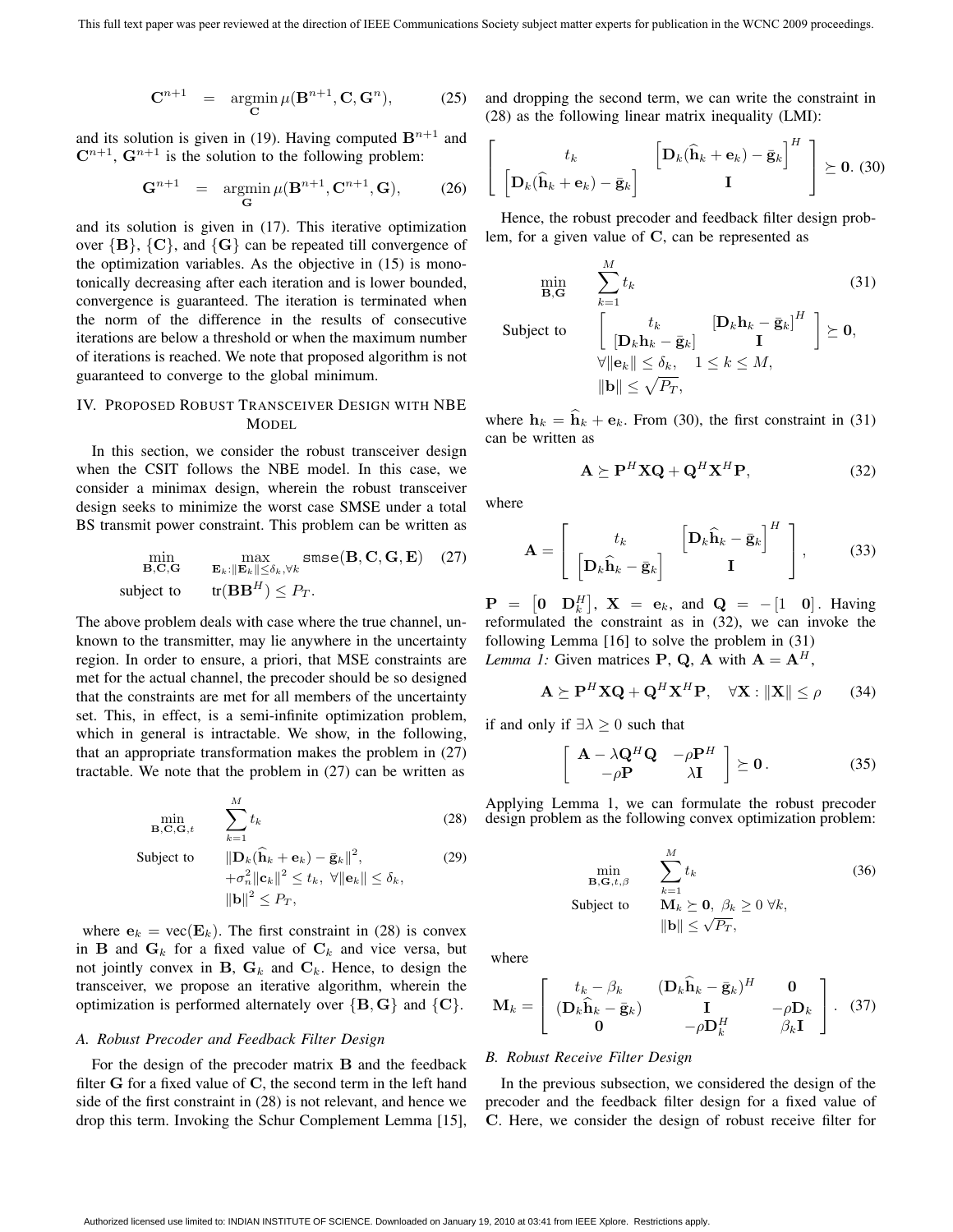a given precoder filter **B** and feedback filter **G**. This design problem can be written as

$$
\min_{\mathbf{C},t} \sum_{k=1}^{M} t_k
$$
\nLet to

\n
$$
\|\mathbf{D}_k(\hat{\mathbf{h}}_k + \mathbf{e}_k) - \bar{\mathbf{g}}_k\|^2 + \sigma_n^2 \|\mathbf{c}_k\|^2 \le t_k,
$$
\n(38)

Subject to

(39)

(42)

 $\overline{\mathbf{u}}$ 

Applying the Schur Complement Lemma, we can represent the first constraint in (38), as

 $\forall \|\mathbf{E}_k\| \leq \delta_k, \quad 1 \leq k \leq M.$ 

$$
\begin{bmatrix} t_k & \begin{bmatrix} \mathbf{D}_k(\widehat{\mathbf{h}}_k + \mathbf{e}_k) - \bar{\mathbf{g}}_k \end{bmatrix}^H \\ \begin{bmatrix} \mathbf{D}_k(\widehat{\mathbf{h}}_k + \mathbf{e}_k) - \bar{\mathbf{g}}_k \\ \mathbf{0} & \mathbf{I} \end{bmatrix} & \geq \mathbf{0}. \quad (40)
$$

The second inequality in the above problem, like in the precoder design problem, represents an infinite number of constraints. To make the problem in (38) tractable, we again invoke Lemma 1. Following the same procedure as in the precoder design, starting with (40), we can reformulate the robust receive filter design as the following convex optimization problem:

$$
\min_{\mathbf{C},t,\beta} \sum_{k=1}^{m,n} t_k \tag{41}
$$

Subject to  $N_k \succeq 0$ ,  $\beta_k \geq 0$   $\forall k$ ,

where

here  
\n
$$
\mathbf{N}_{k} = \begin{bmatrix} t_{k} - \beta_{k} & \begin{bmatrix} (\mathbf{D}_{k}\hat{\mathbf{h}}_{k} - \bar{\mathbf{g}}_{k} \end{bmatrix}^{H} & \mathbf{0} \\ \begin{bmatrix} \mathbf{D}_{k}\hat{\mathbf{h}}_{k} - \bar{\mathbf{g}}_{k} \\ \sigma_{n}\mathbf{c}_{k} \end{bmatrix} & \mathbf{I} & -\rho\mathbf{D}_{k} \\ \mathbf{0} & -\rho\mathbf{D}_{k}^{H} & \beta_{k}\mathbf{I} \end{bmatrix} . \tag{43}
$$

## *C. Iterative Algorithm for Solving (27)*

In the previous subsections, we described the design of **B** and **G** for a fixed value of **C** and vice versa. Here, we propose an iterative algorithm for the minimization of the SMSE under a constraint on the total BS transmit power, when the CSIT error follows NBE model. This algorithm iterates over the precoder, feedback filter and receive filter design described earlier. At the  $(n + 1)$ th iteration, the value of **B**, denoted by  $\mathbf{B}^{n+1}$ , is the solution to problem (36), and hence satisfies the BS transmit power constraint. Having computed  $\mathbf{B}^{n+1}$ ,  $\mathbf{C}^{n+1}$  is the solution to the problem in (41). So  $J(\mathbf{B}^{n+1}, \mathbf{C}^{n+1}) \leq J(\mathbf{B}^{n+1}, \mathbf{C}^n) \leq J(\mathbf{B}^n, \mathbf{C}^n)$ , where

$$
J(\mathbf{B}, \mathbf{C}) = \max_{\|\mathbf{E}_k\| < \delta_k, \forall k} \{\text{smse}(\mathbf{B}, \mathbf{C}, \mathbf{G}, \mathbf{E})\}.
$$
 (44)

The monotonically decreasing nature of  $J(\mathbf{B}^n, \mathbf{C}^n)$ , together with the fact that  $J(\mathbf{B}^n, \mathbf{C}^n)$  is lower-bounded, implies that the proposed algorithm converges to a limit as  $n \to \infty$ . The iteration is terminated when the norm of the difference in the results of consecutive iterations are below a threshold or when the maximum number of iterations is reached. We note that proposed algorithm is not guaranteed to converge to the global minimum.

# *D. Transceiver Design With Per-Antenna Power Constraints*

As each antenna at the base station usually has its own amplifier, it is important to consider transceiver design with constraints on power transmitted from each antenna. A precoder design for multiuser MISO downlink with per-antenna power constraint with perfect CSIT was considered in [17]. Here, we incorporate per-antenna power constraint in the proposed robust transceiver design. For this, only the precoder matrix design (36) has to be modified by including the constraints on power transmitted from each antenna as given below:

$$
\min_{\mathbf{b}} \qquad \sum_{k=1}^{M} t_k \tag{45}
$$

Subject to  $\mathbf{M}_k \succeq \mathbf{0} \ \forall k,$  $\|\mathbf{S}_k \mathbf{b}_k\|^2 \leq P_k$ ,  $1 \leq k \leq M$ , (46)

where  $S_k = \begin{bmatrix} 0_{1 \times k-1} & 1 & 0_{1 \times N_t-k} \end{bmatrix}$  selects the kth row of **B**. The receive filter can be computed using (41).

# V. SIMULATION RESULTS

In this section, we illustrate the performance of the proposed robust THP transceiver algorithms, evaluated through simulations. We compare the performance of the proposed design with the non-robust transceiver designs reported in the literature. We do not compare the designs in Sec. III and Sec. IV with each other as the CSIT error model for each of them is different. The channel fading is modeled as Rayleigh, with the channel matrices  $H_k$ ,  $1 \leq k \leq M$ , comprising of independent and identically distributed (i.i.d) samples of a complex Gaussian process with zero mean and unit variance. The noise at each antenna of each user terminal is assumed to be zero-mean complex Gaussian random variable.

In the first experiment, we consider the performance of the robust precoder design with SE model for the CSIT error. We consider a system with the BS transmitting  $L = 2$  data streams each to  $M = 3$  users. The simulation results are shown in Fig. 2. The SMSE performances of the proposed robust design and the non-robust design proposed in [8] for different numbers of transmit antennas at the BS and receive antennas at the user terminals are evaluated. Specifically we consider three configurations: *i*)  $N_t = 6$ ,  $N_r = 2$ , *ii*)  $N_t = 8$ ,  $N_r = 2$ , and iii)  $N_t = 8$ ,  $N_r = 3$ . We use  $\sigma_E^2 = 0.1$  for all scenarios. In all the three configurations, the proposed robust design is seen to outperform the non-robust design in [8]. Comparing the results for  $N_t = 6$  and  $N_t = 8$ , we find that the difference between the non-robust design and the proposed robust design decreases when more transmit antennas are provided. A similar effect is observed for increase in number of receive antennas for fixed number of transmit antennas. It is also found that the difference between the performance of these algorithms increase as the SNR increases. This is observable in (15), where the second term shows the effect of the CSIT error variance amplified by the transmit power. For the second experiment, with the same setting as in first experiment, Fig. 3 shows the performance of the proposed robust design and the non-robust design proposed in [8] in